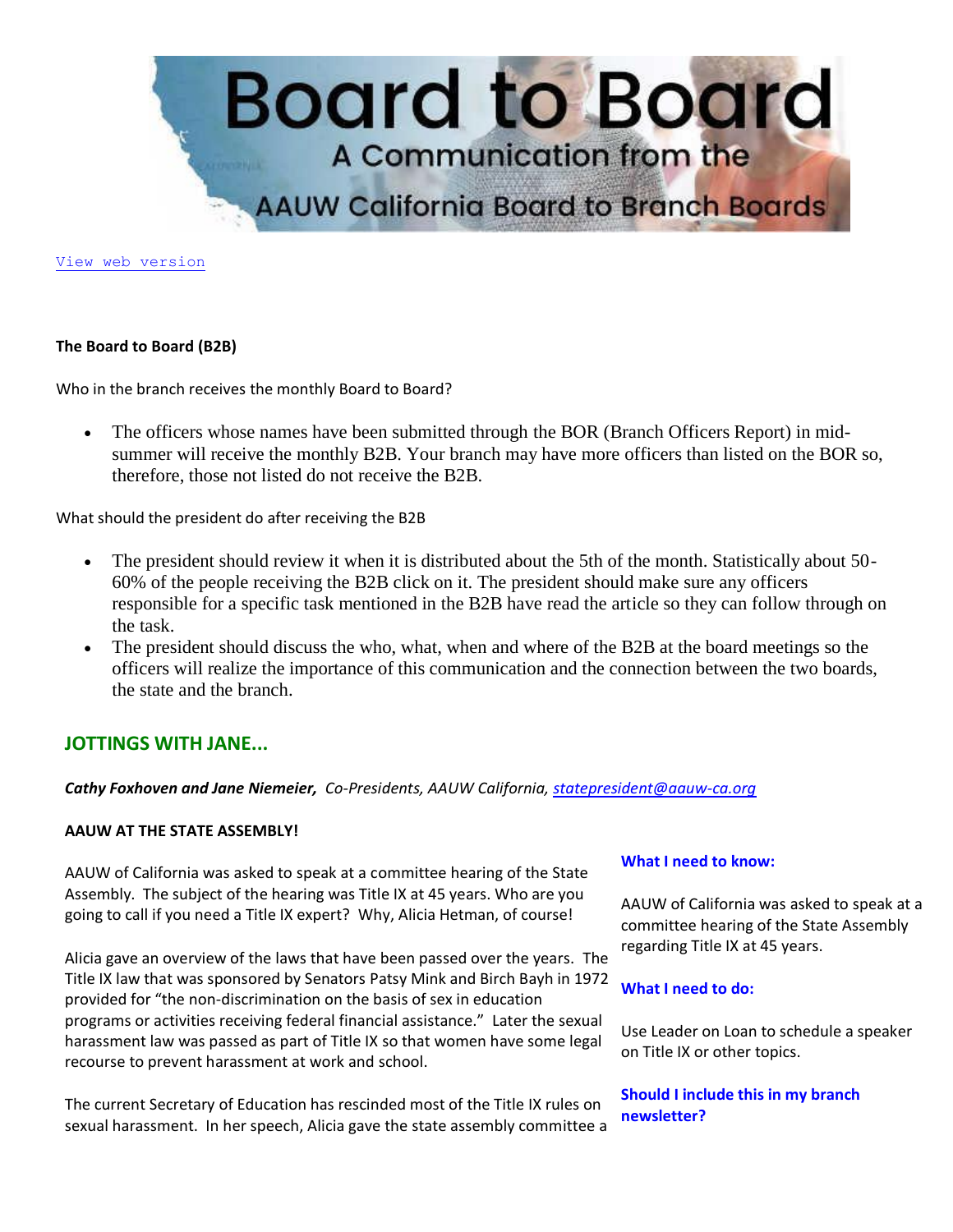number of recommendations to keep Title IX strong. This is a call to action for Yes, provide your members with the link to all of us. Click **HERE** to see her speech. Her part starts at about 18 minutes. Alicia's speech for background on Title IX.

P.S. Alicia is available to speak at branches and IBCs as a Leader on Loan. Click [HERE](http://www.aauw-ca.org/leader-on-loan/) for information about Leader on Loan and if you have further questions contact Julika [\(office@aauw-ca.org\)](mailto:office@aauw-ca.org) in our state office.

# **AAUW FUND**

*Dianne Owens, Director, AAUW Fund Committee Chair, [aauwfund@aauw-ca.org](mailto:aauwfund@aauw-ca.org)*

THE 2018 RESULTS ARE IN…

The Top 10 Branches in AAUW Fund contributions and the Top 10 Branches per capita will be announced at the Annual Meeting, April 6, in San Diego. The State Named Gift Honoree will also be announced at the April 6 Annual Meeting. Watch for the May B2B Fund article and the next "California Perspective" for these announcements if you couldn't attend the Annual Meeting.

Are you thinking about or planning your next AAUW Fund fundraiser? This might be a good time to review the 501-Fundraising-Policy-Guidelines by clicking **HERE**. There is also an article answering your questions about the 501 fundraising policy in plain English.

Enjoy your special branch celebrations to honor your Named Gift recipients. Thanks for all your work for AAUW Fund this year! Happy Spring!

#### **What I need to know:**

The top branches contributing to AAUW Fund will be announced at the Annual Meeting.

#### **What I need to do:**

Review AAUW fundraising policies when planning an event for AAUW Fund.

## **Should I include this in my branch newsletter?**

No, this information is primarily for branch leaders.

## **FINANCE**

*Pat Ferrer, Chief Financial Officer, Finance Committee Chair, [cfo@aauw-ca.org](mailto:cfo@aauw-ca.org)*

### **DOES YOUR BRANCH PARTICIPATE IN MPP—IF SO, READ BELOW:**

#### **Membership Payment Program (MPP)**

*If your branch participates in MPP, you MUST read the following message sent out by AAUW National on March 5, 2019.* 

#### *Get Ready for FY20 Dues Collection*

*Attention finance officers! AAUW is streamlining dues processing by asking all remaining affiliates to join the Membership Payment Program (MPP) for FY20, which begins March 16! Please contact your bank for a free branch debit card* 

#### **What I need to know:**

AAUW National is becoming check-free and asking all branches to use the MPP online payment program.

#### **What I need to do:**

Obtain a credit or debit card for your branch to make dues payments to National.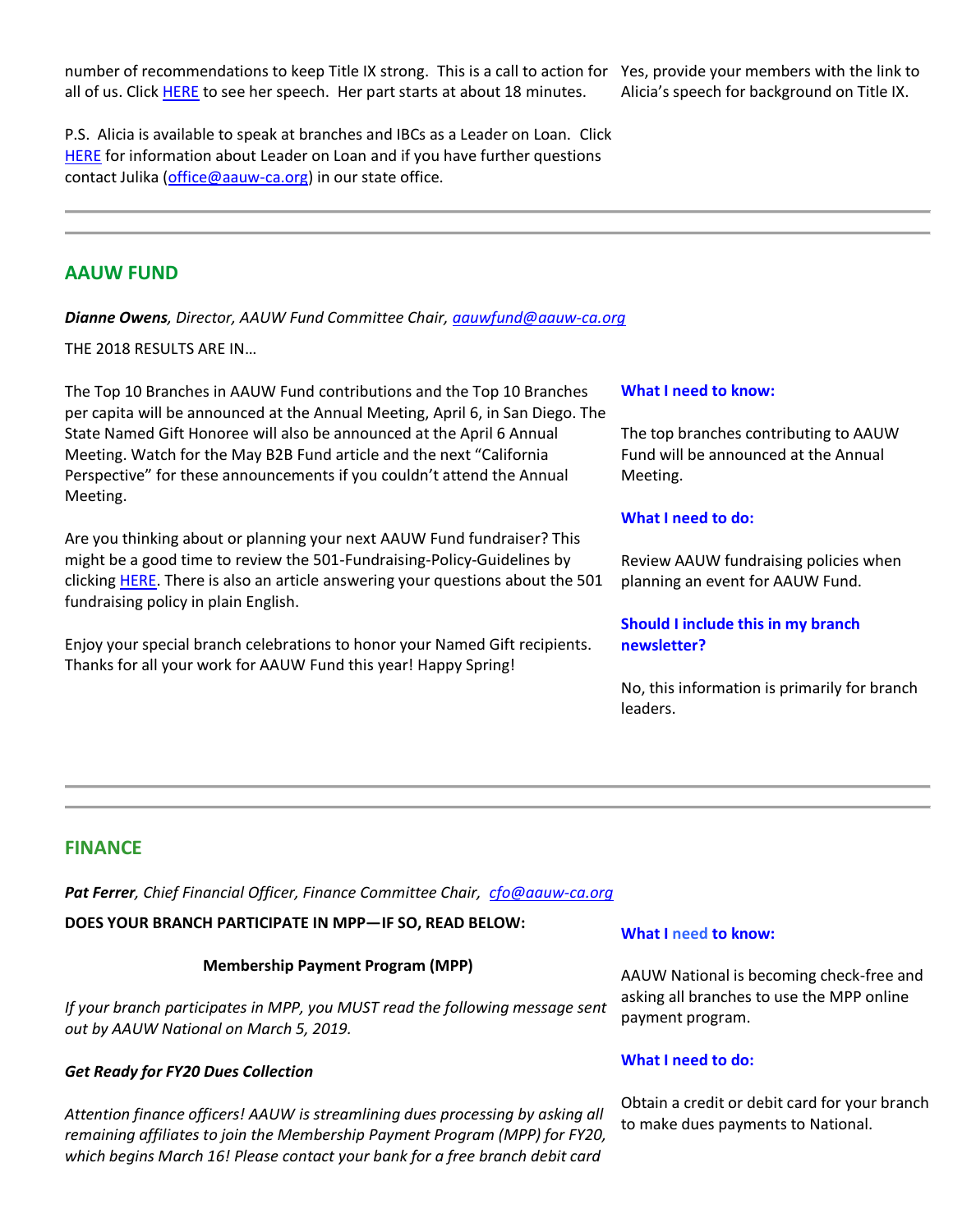*as we work towards going check-free! Don't worry: Members can still pay by check and you can continue to deposit and keep branch dues. Just remember to submit national and state dues reports and payments online! If you have any questions, please call connect at 800.326.2289.*

*As we work to improve in accuracy and efficiency, the MPP will only accept online payments beginning March 16, 2019. Finance officers can send erenewal invoices for members who wish to pay online, however, those who currently forward uncashed member checks or write branch checks, will need to get a branch debit card or credit card to process membership dues.* 

*Members paying by check should have their dues collected and deposited into your branch bank account and subsequently their national and state dues paid online using a branch debit or credit card.*

*Simple instructions will be available after March 16th to help you get started. In the meantime, please let us know if you have any questions. We're here and happy to help.*

*We appreciate all of your support as we work to better serve our members and member volunteers.*

*Please contact* [connect@aauw.org](mailto:connect@aauw.org) *by email or phone 800.326.2289 for assistance.*

Per Pat--If your branch does not have a credit or debit card, I would encourage all members to sign in to MPP and pay their membership dues using a credit card OR until one is received from your financial institution, ask a member to charge the dues for National and state to her personal credit card with the proviso that a check will be issued to them immediately.

If your branch currently does NOT participate in MPP—It looks like National may require you to do so soon. Paying all dues through MPP frees our wonderful AAUW California Office Manager from spending time making deposits to doing more useful value-added work for our members.

For branches that will still be sending checks for membership dues to state and National, please send in your dues ONLY once a month in one check.

## **ALSO—ALL BRANCHES--END OF THE FISCAL YEAR IS NEAR!**

## **Get Ready For The End Of The Year!**

For almost all of our branches, April is the first month of the last quarter of our fiscal year. To get ready for year end, please look at the **Financial** [Documents and Deadlines](http://www.aauw-ca.org/financial-documents-deadlines/) section of our AAUW California website.

Please complete and/or update the Branch Treasurer Checklist. Provide a copy to the incoming president. Why—if you are continuing as treasurer? Because I know of at least three branches that lost their long term

## **Should I include this in my branch newsletter?**

No, this information is only for branch leaders.

#### **What I need to know:**

We are starting the last quarter of the fiscal year.

#### **What I need to do:**

The treasurer needs to complete the Branch Treasurer Checklist and give a copy to the incoming president. Do not submit IRS and FTB forms until July 1st.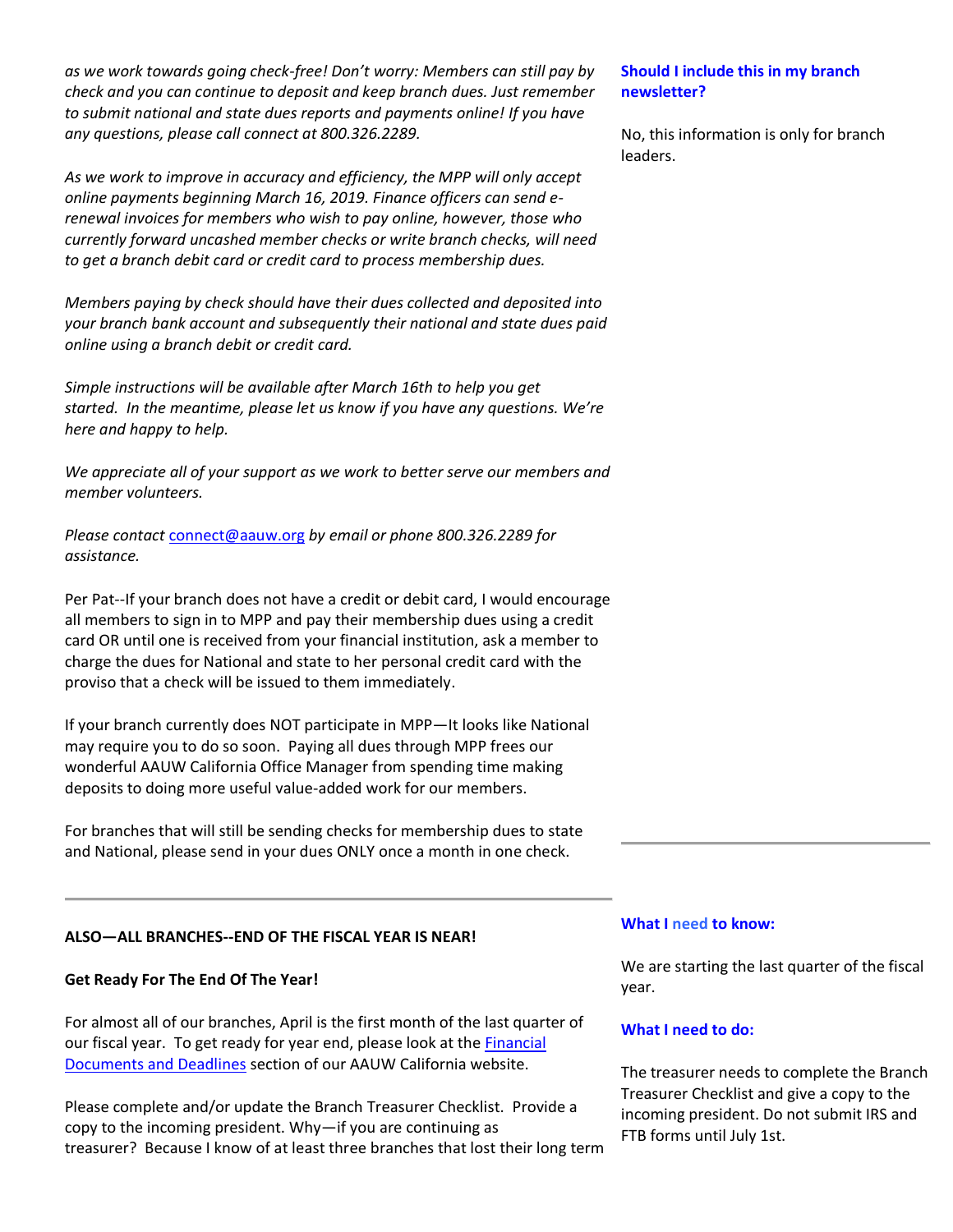treasurer due to death or disability and all those branches got were boxes of "stuff."

Some of you have been eager beavers and when you know your gross receipts No, this is only for the treasurer. for the year are under \$50,000 you want to complete the tax submissions before 6/30. It is a quick and easy process to file online with the IRS and the FTB. However, you won't be able to do so until 7/1 or later. Please complete this task before you hand over the job to the new branch treasurer.

This is my last quarter as CFO. I have enjoyed communicating with all of you over the past four years. The new CFO will be looking for women willing to be on the State Finance Committee. It requires availability for our Statewide Leadership day, willingness to complete tasks (some easy, some not), and participate in one or two teleconferences per quarter. Click [HERE](http://www.aauw-ca.org/join-aauw-california-leadership-team/) to see the information about the meeting on July 20, 2019 being held in Northern California and the required application due by May 15, 2019.

## **Should I include this in my branch newsletter?**

# **FINANCIAL LITERACY**

## *Bakula Maniar, Financial Literacy Committee Chair, [financialliteracy@aauw-ca.org](mailto:financialliteracy@aauw-ca.org)*

### **MISSION ACCOMPLISHED!!!!**

The 2018-2019 Financial Literacy Committee has accomplished their mission of redesigning and refreshing the Financial Literacy portion of the AAUW California website. With the help of Sandi Gabe and the webteam, now it is so easy to find the information on all three financial literacy programs, Money Trek, Start Smart and Work Smart, by just clicking [HERE.](http://www.aauw-ca.org/programs-projects-education/)

[Money Trek](http://www.aauw-ca.org/money-trek-workshop/) was AAUW California's first financial literacy project dating back to 2008. Now the website gives an updated outline of a curriculum designed to teach high school and college students basic personal finances. This A to Z of personal finance will illustrate ways to navigate through different stages of their lives and outline how to make critical personal financial decisions. Money Trek consists of six+ modules accompanied by a handout/workbook which includes examples and exercises, as well as lists of other resources. The modules are designed to be presented in pairs due to similar subject matter. The workshop overview provides an overview of the program and can be presented to AAUW branches and IBCs.

- The workshop overview provides an overview of the program and can be presented to AAUW Branches and IBCs.
- Modules 1 & 2 can be presented to high school students to lay the basic knowledge of: Budgeting and Banking.
- Module 3 & 4a and 4b are for students entering college, to teach them about: Credit and Borrowing, and How to Pay for College.
- Module 5 & 6 are for students in the last two years of college when students learn how to: Save, Invest and perhaps begin to think about buying a home.

#### **What I need to know:**

Financial Literacy has been redesigned and refreshed in the AAUW California website.

## **What I need to do:**

Review the revised material and determine if your branch wants to pursue any Financial Literacy programs.

## **Should I include this in my branch newsletter?**

Yes, if sharing Financial Literacy information with your branch.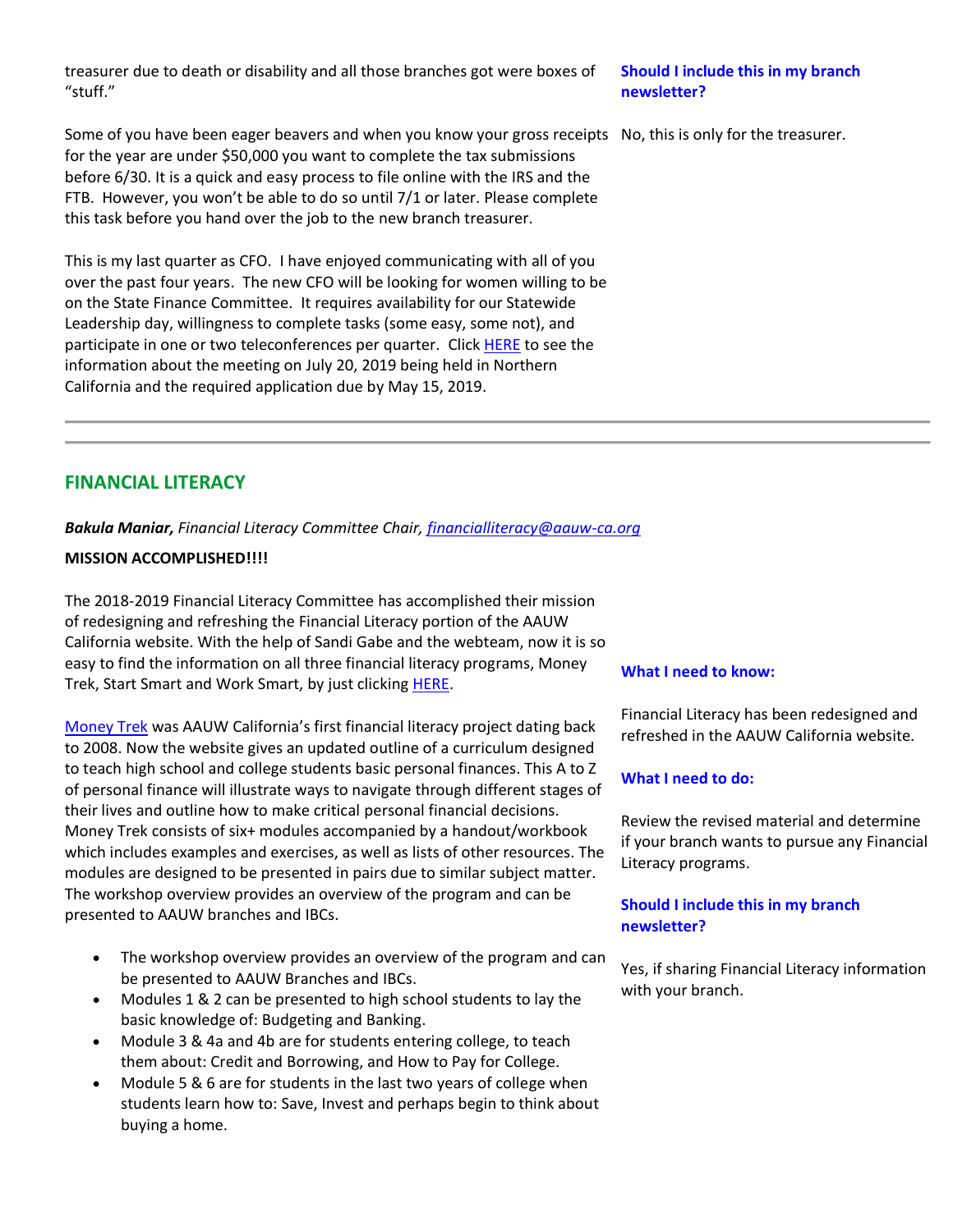Each module has its own workbook. There are tips which give presenters some suggestions as they prepare to give the wo rkshops and also an after-presentation report which can be done online so the Financial Literacy Committee can keep track of our use of the program.

Mary Morrison of Palo Alto Branch and Bakula Maniar from Simi Valley Branch are thankful to have had this opportunity to do this project. In February we had a presentation of all three financial literacy programs for Ventura IBC and now are talking to the CSU-Channel Island administrators to present the programs for students on a regular basis.

# **LEADERSHIP DEVELOPMENT**

## *Sharyn Siebert, Director, Leadership Development Committee Chair, [leaderdev@aauw-ca.org](mailto:leaderdev@aauw-ca.org)*

## **DEVELOPING AND SUSTAINING LEADERSHIP**

The Annual Meeting will include a presentation by the Leadership Development committee covering the above topic. There is a great deal of meat in this topic, and I am pleased to say that the meeting is sold out, likely due to the excellent presentations to be made on both leadership and membership.

For those unable to attend, our presentations of Powerpoint slides and handouts will be posted to the AAUW California website following this event. Even if one is present, having the information posted creates the ability to share it with incoming leaders and potential leaders not able to attend.

Special note should be made of the Resource Mapping Tool-a new way to find complementary groups and individuals to aid branches in sourcing leaders, members and advisors.

My amazing committee has decades of leadership development in various sectors, including: non-profit, corporate and academic environments. I believe that each AAUW California leader will find something useful in this presentation.

We have already held one board training and have been asked by several IBC's find points from which you think your to hold leadership training days over the summer for their members. We look members will benefit.forward to all of these, instilling enthusiasm for our outstanding work!

What I need to know: The Annual Meeting Powerpoint presentation by the Leadership Development committee will be posted to the AAUW California website following this event.

### **What I need to know:**

The Annual Meeting Powerpoint presentation by the Leadership Development committee will be posted to the AAUW California website following this event.

## **What I need to do:**

Review the material and share it with incoming leaders and potential leaders not able to attend.

## **Should I include this in my branch newsletter?**

Yes, if after your review of the material you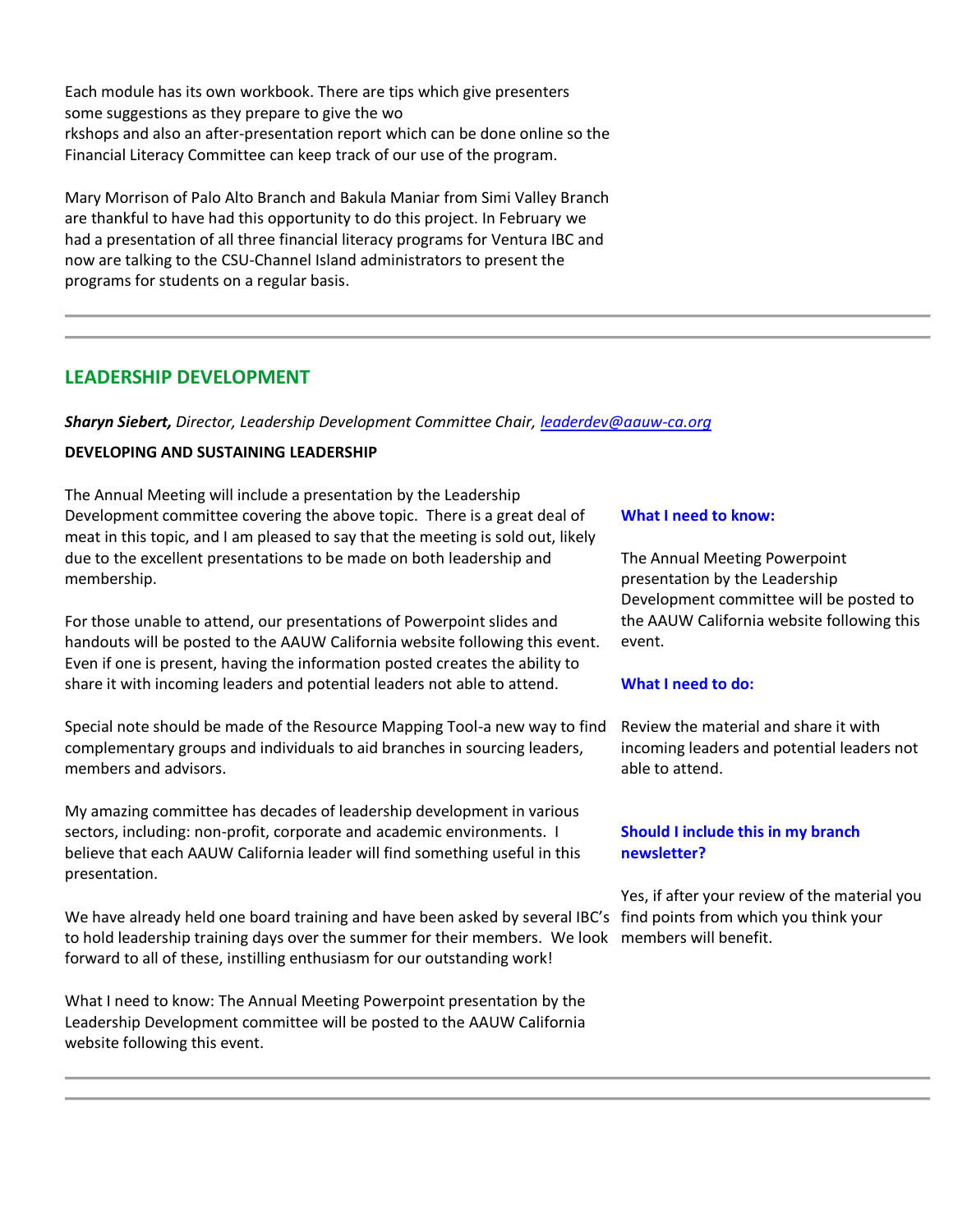# **NOMINATIONS & ELECTIONS**

#### *Susan Negrete, Nominations & Elections Chair, [nominating@aauw-ca.o](mailto:nominating@aauw-ca.org)*

### **FINAL STOP ON THE MISSION TRAIN - HERE'S THE TICKET:**

#### **Know the Candidates and VOTE April 22 – May 13, 2019!**

AAUW California's nominations process will end on April 4, 2019. The 3-week voting process begins 4/22 and concludes 5/13/2019.

#### **How do members vote?**

- Every member can vote electronically or by phone voting if a member can't vote online.
- Each member with a valid email address receives an email message with a personal invite to vote. Clicking a link takes members to the ballot.
- Members without a valid email address will be mailed a postcard with instructions to vote online or by phone.

#### **What if members don't get an email or a postcard?**

- Call AAUW California office at 916-448-7795 and vote by phone.
- Important! Have AAUW Member ID number ready to vote by phone.

#### **Know the candidates and get ready to vote!**

Candidates attending the Annual Meeting in San Diego on April 6, 2019 will be introduced to the membership. Come and mingle with attendees for informal Q&A after the close of the meeting!

All candidates' application information can be reviewed by members by clicking [HERE.](http://www.aauw-ca.org/2019-candidates/)

Electronic voting for candidates will be conducted April 22 – May 13, 2019.

## **Stay on the Mission Train: Talk with your members, start your candidate research now – and don't forget to VOTE!**

Review the candidates for CFO, Director at Large and President-Elect by clicking [HERE.](http://www.aauw-ca.org/2019-candidates/)

The 2019 Nominations & Election Committee appreciates the participation and dedication of all AAUW California branch leaders and members. Your willingness to step up to leadership ensures California continues our successful implementations of AAUW Mission-based projects and programs!

#### **What I need to know:**

The period for voting for AAUW California officers is April 22-May 13, 2019.

#### **What I need to do:**

Follow the directions for voting on the email or postcard that you will receive. If you do not receive voting instructions by May 1, 2019, notify the office at 916-448-7795.

### **Should I include this in my branch newsletter?**

Yes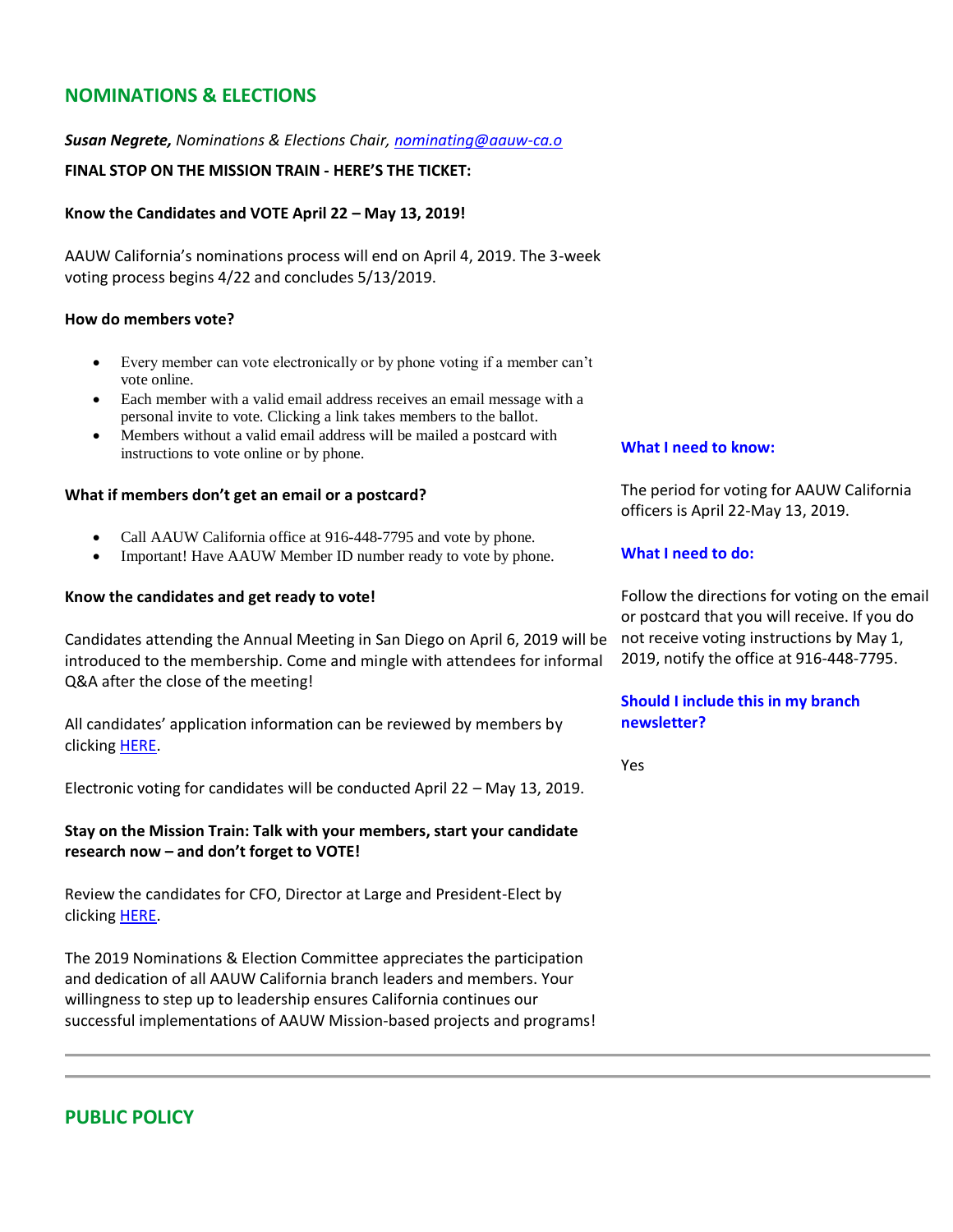### **KEY SUCCESSES IN LEGISLATION – We're Making Progress**

AAUW California LEGISLATIVE AGENDA FOR 2019

The Public Policy Committee met in March and reviewed state bills that relate to our mission and priorities. Some bills were not in their final form and we had to wait for more information before making decisions on our positions. As soon as the list of our priority bills is complete, it will be posted on the website and you will be informed of the posting.

In the meantime, we can celebrate progress on two key bills:

### **FEDERAL: Paycheck Fairness Act (PFA)**

This federal measure has passed the House of Representatives and now goes to the Senate for consideration. It expands on the Lilly Ledbetter Fair Pay Act which ensured that ongoing pay discrimination can be challenged regardless of when it began. The PFA that would give employees and employers the new tools to close the pay gap:

- Require employers to prove that pay disparities between men and women are a business necessity and job-related.
- Ban the use of salary history, which has been shown to negatively impact women.
- Protect workers from being penalized for discussing their salaries.
- Help employers implement fair-pay practices.

## **STATE: SB 171 (Jackson)**

This is one of AAUW's key bills. It is moving through the state Senate (house of origin). This bill addresses the need for accurate information from employers (100 employees or more) on wage patterns, including employee numbers by race, ethnicity and sex in listed job categories, and provide data on their annual earnings. This information would be gathered at the state level. The information would be used to better enforce equal pay or discrimination laws.

#### **IT'S STILL APRIL! EQUAL PAY DAY – April 2, 2019**

I hope many branches planned Equal Pay Day activities. If not, it's not too late to highlight the need for pay equity. You could still write a letter to the editor or remind your branch members that women's earnings still lag behind men's earnings and that economic inequality continues to work against the empowerment of women.

### **What I need to know:**

Paycheck Fairness Act (PFA) has passed the House of Representatives and now goes to the Senate for consideration. SB 171 is moving through the state Senate, it addresses the need for accurate information from employers on wage patterns.

### **What I need to do:**

Keep your members updated. Consider highlighting the need for pay equity.

## **Should I include this in my branch newsletter?**

Yes, it is important to keep our members updated on these public policy issues.

## **MEMBERSHIP**

*Deanna Arthur, Director and Charmen Goehring, Director, Membership Committee Co-Chairs[, membership@aauw-ca.org](mailto:membership@aauw-ca.org)*